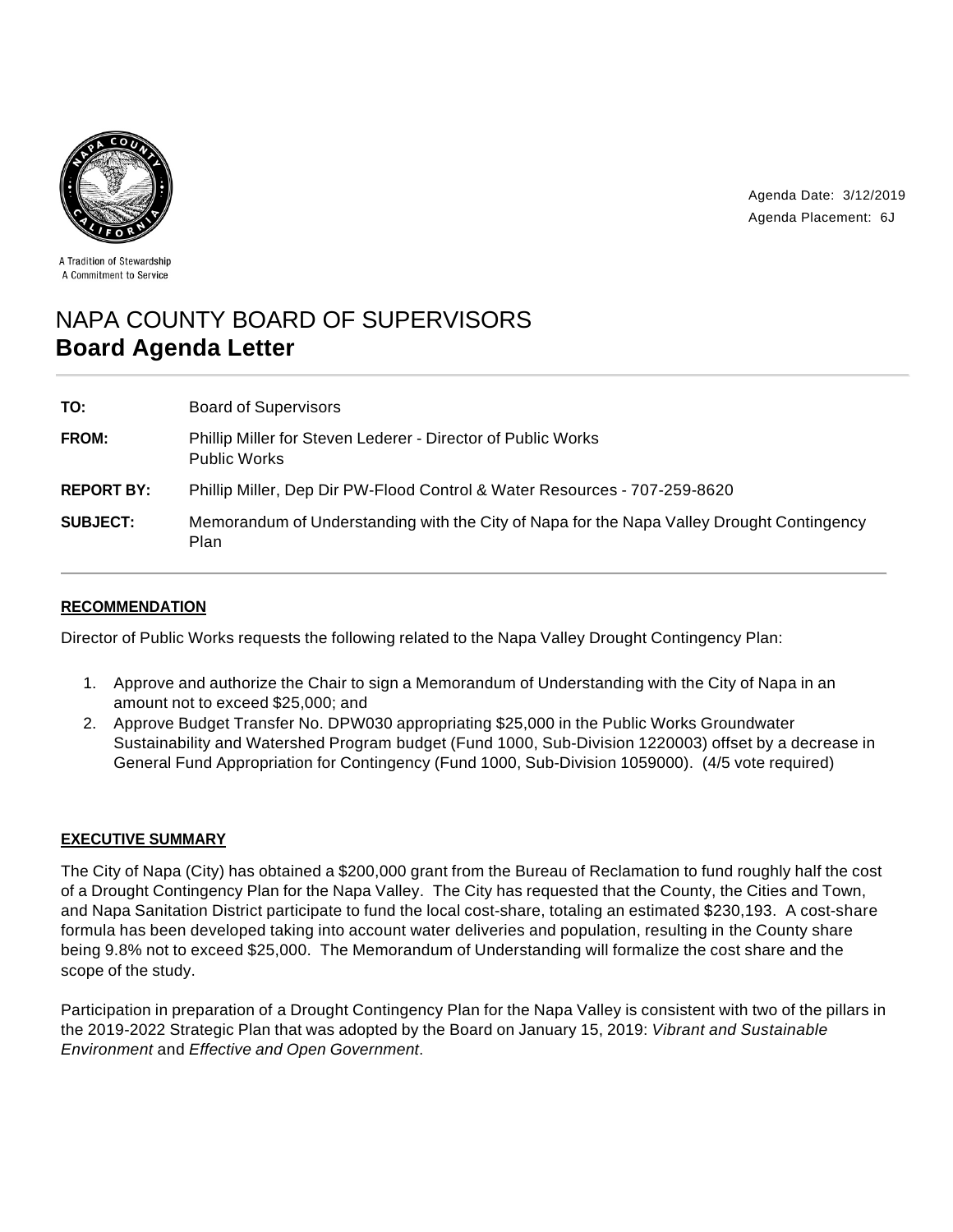### **FISCAL IMPACT**

| Is there a Fiscal Impact?         | Yes                                                                                                                                                                                                                                                                                                                     |
|-----------------------------------|-------------------------------------------------------------------------------------------------------------------------------------------------------------------------------------------------------------------------------------------------------------------------------------------------------------------------|
| Is it currently budgeted?         | No.                                                                                                                                                                                                                                                                                                                     |
| What is the revenue source?       | General Fund                                                                                                                                                                                                                                                                                                            |
| Is it Mandatory or Discretionary? | Discretionary                                                                                                                                                                                                                                                                                                           |
| Discretionary Justification:      | If not approved, the County will not be able to participate in preparation of the<br>Plan to represent the interests of the unincorporated areas. Historically the<br>County has participated in regional water supply planning efforts, most<br>recently the 2050 Napa Valley Water Resources Study completed in 2005. |
| Is the general fund affected?     | Yes                                                                                                                                                                                                                                                                                                                     |
| Future fiscal impact:             | None.                                                                                                                                                                                                                                                                                                                   |
| Consequences if not approved:     | If not approved, the County will not be able to participate in preparation of the<br>Plan to represent the interests of the unincorporated areas.                                                                                                                                                                       |
| Additional Information:           |                                                                                                                                                                                                                                                                                                                         |

# **ENVIRONMENTAL IMPACT**

ENVIRONMENTAL DETERMINATION: The proposed action is not a project as defined by 14 California Code of Regulations 15378 (State CEQA Guidelines) and therefore CEQA is not applicable.

#### **BACKGROUND AND DISCUSSION**

In 2005, the 2050 Napa Valley Water Resources Study (2050 Study) was completed with participation by the Cities of Napa, American Canyon, Calistoga and St. Helena, the Town of Yountville, Napa Sanitation District (NSD), and the County. The 2050 Study reviewed each agency's long term water supplies and demands then recommended potential individual and regional projects to address supply deficits in event of a drought. A number of those projects have since been implemented. It's been 14 years since the 2050 Study was completed and it is out of date.

The cities and the Flood District convene a monthly Water Technical Advisory Committee (WaterTAC) meeting to coordinate on water supply issues, primarily related to the State Water Project. The age of the 2050 Study has been discussed along with the need for a replacement study. With the recent drought years, water conservation, and newer thoughts on population growth and climate change, the water supply picture for Napa Valley needs to be updated.

In 2017, the Sonoma County Water Agency (SCWA), assisted by Brown and Caldwell (an engineering consulting firm), secured a \$200,000 grant from the Bureau of Reclamation (Reclamation) for a Drought Contingency Plan (DCP). Originally the DCP was conceived to cover Marin, Sonoma, and Napa counties; however, Marin and Sonoma have decided not to participate. They plan to pursue a different study. With the assistance of SCWA, the City of Napa (City) has taken over the grant and will lead the DCP for Napa. The study is estimated to cost \$430,193 in total with a local cost-share of \$230,193. On November 13, 2018, the Napa City Council approved hiring the consultant, entering into an agreement with Reclamation, and seeking cost-share contributions from the other cities, NSD, and the County.